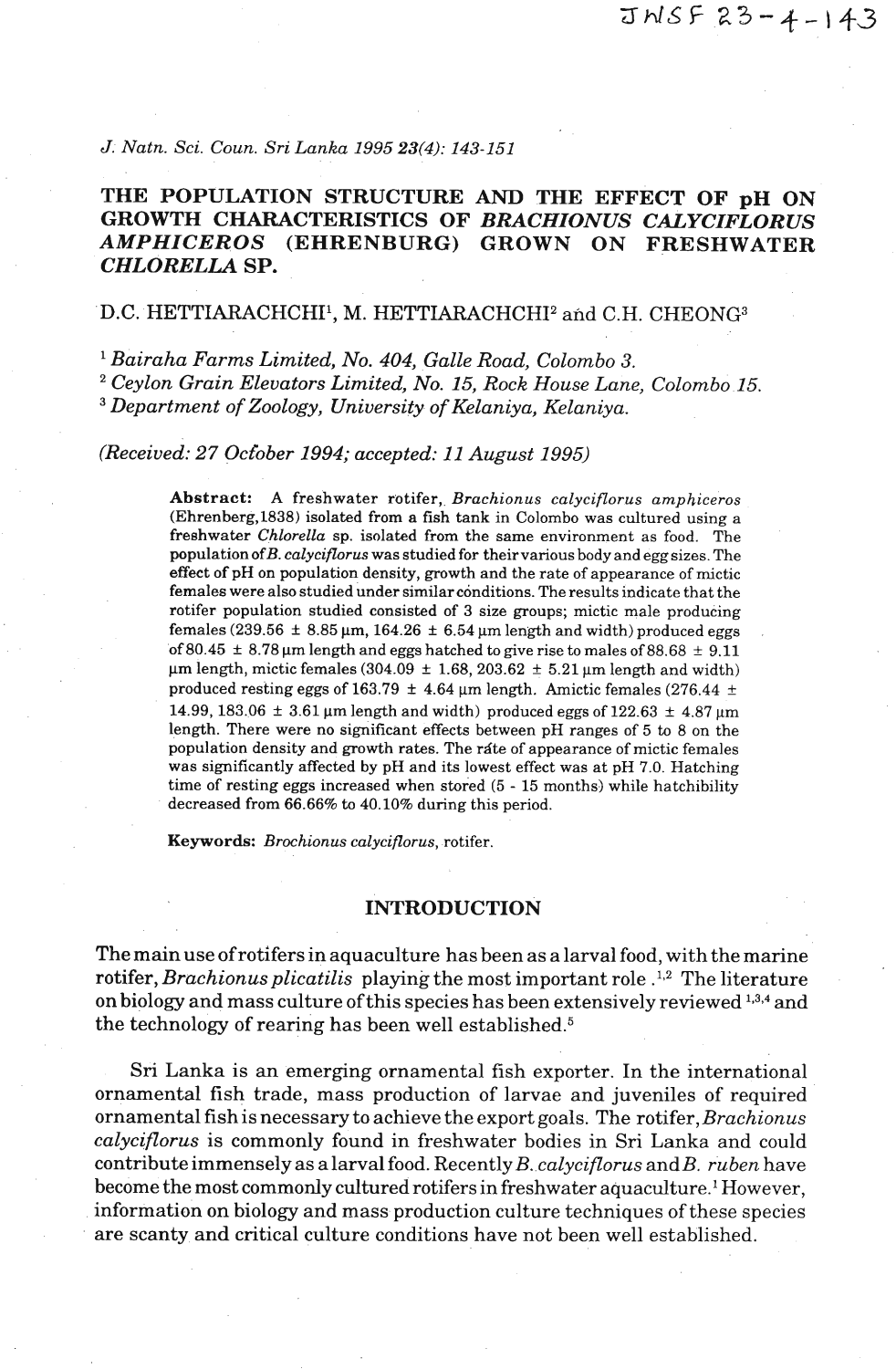This work, therefore was undertaken to investigate some aspects of biology and the effects of pH on some population growth characteristics of *Brachionus calyciflorus* isolated from freshwater fish pond, under laboratory conditions.

## **METHODS AND MATERIALS**

*Brachionus calyciflorus amphiceros* (Ehrenberg,l838) used in this work was isolated from a freshwater fish tank at the aquaculture experimental unit of Ceylon Grain Elevators Limited, Colombo. The freshwater *Chlorella* sp. used as food for the rotifers was also isolated from the same environment. Guillard F medium6 was employed for the initial isolation and subsequent culture of the alga on plates, tubes and 20 litre glass carboys. Rotifers were maintained on *Chlorella* in aerated 250 ml conical flasks, at  $25.0 \pm 0.5$ <sup>o</sup>C (algae room) under constant illumination (white fluorescent lamp, 2000 Lux).

*Morphometric characteristics of eggs and rotifers:* Two replicate *Chlorella*  cultures of 400 ml  $(4.8 \times 10^6 \text{ cells m}^{-1})$  were inoculated with 20 ml of rotifer  $(13 \text{ ind.m}^{1})$  and placed under constant illumination in an algae room at  $25.0$  $\pm$  0.5°C with aeration at 0.6 l min<sup>-1</sup>. On the 4th day, after mixing the culture by stirring, samples containing about 500 individuals were collected and examined microscopically. Specimens were sorted into 4 types; resting egg carrying females, females carrying medium size eggs, females carrying small size eggs and males. After preliminary observations, the animals were killed quickly by adding 10% formaldehyde and about 280 randomly selected rotifers were measured for their length (from tip of posterior median spine to tip of anterior median spine) and width. **A** similar number of eggs was also measured for their length. Another set ofmeasurements, the width of animals and the length of eggs while the eggs were still attached to the animal, was taken to ascertain the sizes of eggs carried by rotifers of different sizes. Frequency distribution graphs were plotted using length and width of animals and length of eggs. The mean length and width of animals and eggs were calculated using the three modes of the frequency distribution graphs.

*Hatching time and hatching rate:* Each batch of 100 eggs from small and medium size rotifers, formed during the culture was incubated under continuous lighting (white fluorescent lamp, 2000 Lux) at room temperature  $(26.0 \pm 1.5^{\circ}C)$  and hatching time was recorded every 30 min. The mean was taken as the hatching time.

After a culture period of 5 days, aeration was stopped and the culture was left for 10 days to promote decomposition of dead rotifers and rotifer faeces. The spent culture was decanted and the remaining culture containing resting. eggs was stored at room temperature (26.0  $\pm$  1.5°C) for a period of 15 months. Incubation of resting eggs at 5 and 15 months of storage was also carried out as above under similar conditions. Hatching time was recorded every 4 h and percentage hatching was calculated. The incubation was carried out on microwell plates (0.5 ml each well) and the newly hatched animals were cultured separately in the same wells to identify the offsprings and their eggs.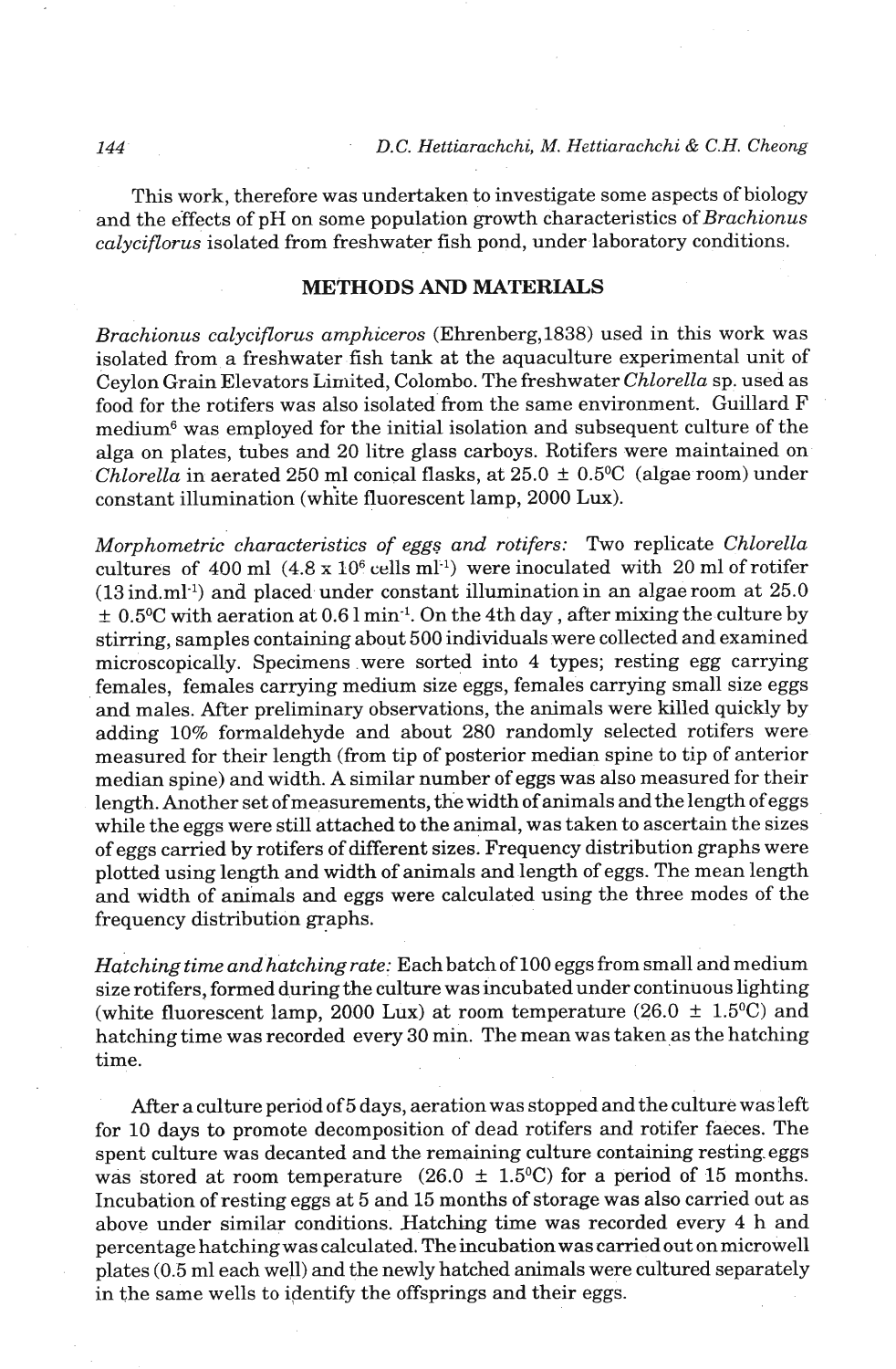*Effects of pH on rotifer population growth characteristics: Triplicate cultures at* five pH levels;  $5.0, 6.0, 7.0, 8.0, 9.0$  and a control were used for the population growth experiments. Five **400** ml freshwater *Chlorella* cultures **(4.8** x **106** cells ml-l) were adjusted to the above pH levels with **0.15** M hydrochloric acid and sodium hydroxide solutions. The pH of the sixth culture which was used *as*  control was left unadjusted. Except the control, all the other cultures were buffered with **0.15** M phosphate buffer at their respective pH values. Culture commenced with an initial rotifer density of 0.25  $ind.ml^{-1}$  and at  $25.0 \pm 0.5^{\circ}C$ under constant illumination (white fluorescent lamp, **2000** Lux) for **5** days with aeration at **0.6** 1 min.-l. The following parameters were determined every 24 h taking samples from each flask to **10** well Boerraer slides; total number of females, number of females carrying small eggs, number of females canying medium size eggs and number of females carrying resting eggs. Population growth rate (G), rate of mictic female appearance (percent of mictic females among total females) were estimated according to Hagiwara *et aL2* Analysis of variance **(ANOVA)** was used to evaluate the effect of pH on population density, growth rate and the appearance of mictic females.

#### **RESULTS**

Three distinctive length and width **groups** within the *Brachianus calyciflorus*  population and *3* groups of egg sizes were observed during the study. The mean length and width of rotifers and the mean length of eggs **are** given in Table **1** and the frequency distribution of these parameters are illustrated in Figure **1** a, b &c respectively. Measurements of rotifers bearing eggs indicated that rotifers with a mean width of  $164.26 \pm 6.54$   $\mu$ m bore eggs with a mean length of  $80.45 \pm 8.78$   $\mu$ m and hatched with a mean hatching time of **3.13** + **0.78** h to give rise only to males measuring a mean total length of  $88.68 \pm 9.11$  µm. Rotifers with a mean width of  $183.06 \pm 3.61 \,\mu$ m bore eggs with a mean length of  $122.63 \pm 4.87 \,\mu$ m, hatched with a mean hatching time of  $4.01 \pm 0.92$  h and produced 3 groups of rotifers when propagated. Animals with a mean width of  $203.62 \pm 5.21$   $\mu$ m produced eggs with a mean length of  $163.79 \pm 4.64 \mu m$  (resting eggs). These eggs also hatched (after a resting period) and produced a rotifer population of all the 3 sizes.

The hatching time of resting eggs increased with age **while** ,percentage hatching decreased during storage (Table 2). The effect of pH on rotifer densitg, growth and appearance of mictic females are illustrated in Figures **2 a,** b **and 3**  respectively. The maximum rotifer density was observed at pH  $7$  (163 ind.ml<sup>-1</sup>) followed by pH  $6(115 \text{ ind.m}^1)$  and the lowest  $(51 \text{ ind.m}^1)$  in the control  $(pH5.2)$ - **8.6).** The density and growth rate differences were not significant but the appearance of mictic females at different pH levels was significantly different (p< **0.05).** There was no growth at pH **9.0.**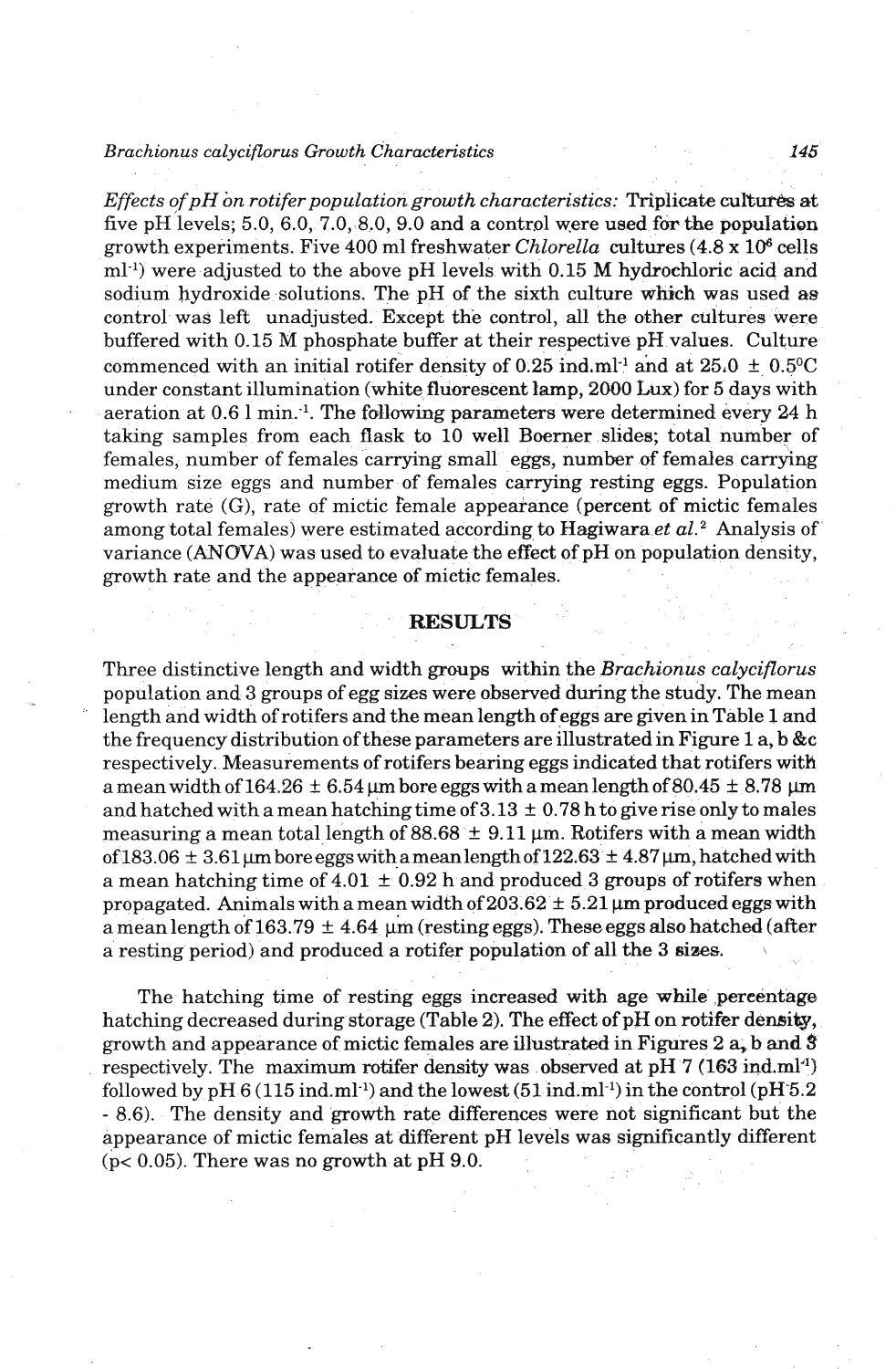| <b>Size Group</b> | Rotifer               | Eggs                 |                   |
|-------------------|-----------------------|----------------------|-------------------|
|                   | Mean Length $(\mu m)$ | Mean Width $(\mu m)$ | Length $(\mu m)$  |
| Large             | $304.09 \pm 1.68$     | $203.62 \pm 5.21$    | $163.79 \pm 4.64$ |
| Medium            | 276.44 ± 14.99        | $183.06 \pm 3.61$    | $122.63 \pm 4.87$ |
| Small             | $239.56 \pm 8.85$     | $164.26 \pm 6.54$    | $80.45 \pm 8.78$  |

| 146               |                                                                                                               | D.C. Hettiarachchi, M. Hettiarachchi & C.H. Cheong |      |  |
|-------------------|---------------------------------------------------------------------------------------------------------------|----------------------------------------------------|------|--|
| Table 1:          | Morphometric characteristics of Brachionus calyciflorus and their<br>eggs formed during culture. <sup>8</sup> |                                                    |      |  |
| <b>Size Group</b> |                                                                                                               | Rotifer                                            | Eggs |  |

" **At 25.0 f 0.5OC fed on freshwater** *Chlorella* **sp. Mean f SD of each mode of the frequency distribution was taken as the length and width of rotifers and length of eggs.** 

| Table 2: | Effect of storage time <sup>s</sup> on hatching time and percentage hatching of |  |  |  |
|----------|---------------------------------------------------------------------------------|--|--|--|
|          | resting eggs of Brachionus calyciflorus.                                        |  |  |  |
|          |                                                                                 |  |  |  |

| Storage Time<br>(Months) | Hatching time <sup>b</sup><br>(h)    | Hatching<br>(%)<br>66.60<br>40.10 |
|--------------------------|--------------------------------------|-----------------------------------|
| 5.0<br>15.0              | $23.68 \pm 5.96$<br>$26.61 \pm 8.40$ |                                   |

\* At mom temperature (26.0 ± 1.5%, Values are mean. ± SD for 100 eggs.



 $(a)$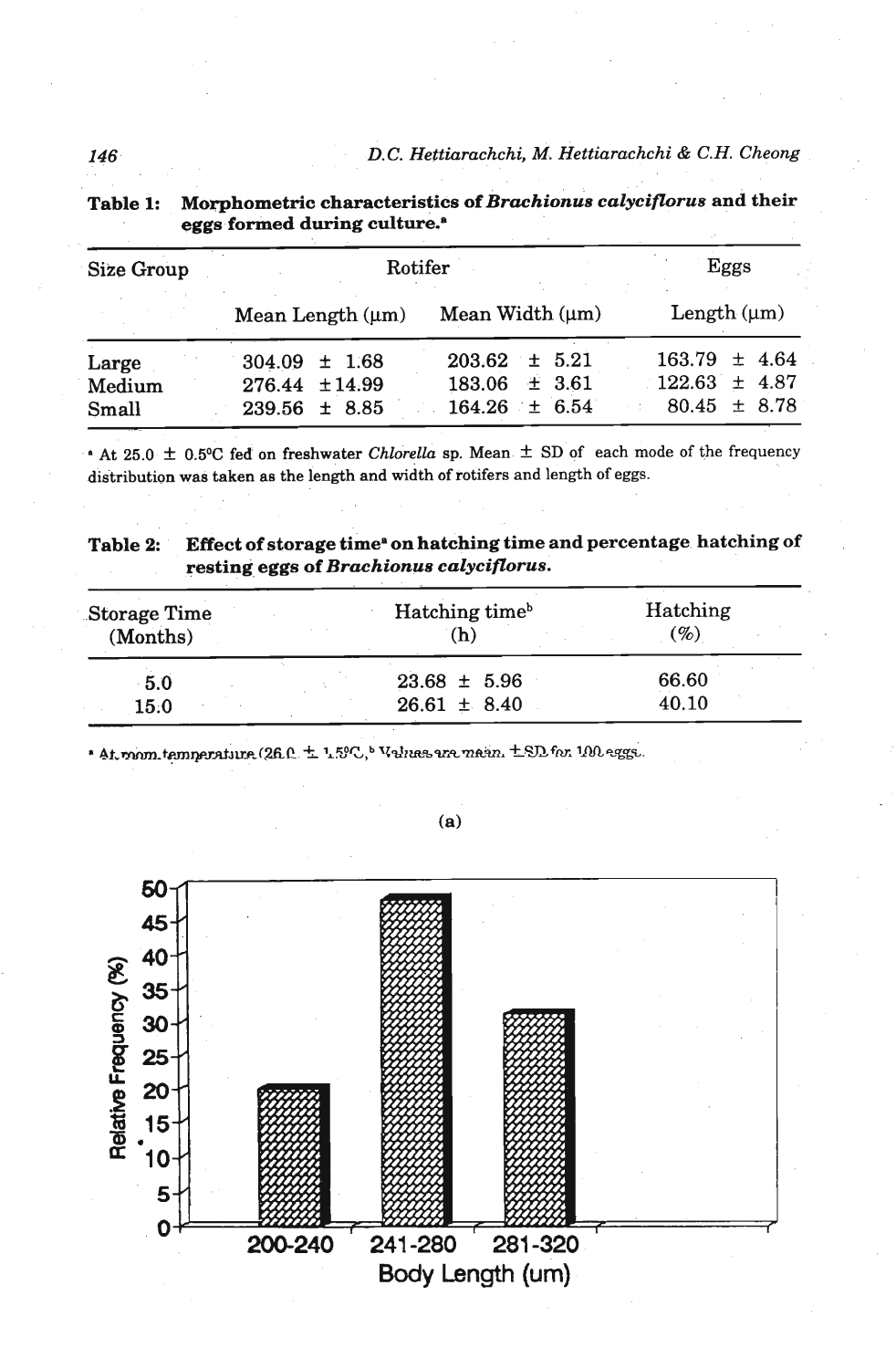





**Figure 1: Frequency destribution of** *Brachionus calyciflorus;* **A. Total length B. Body width C. Egg length** 

**(b)**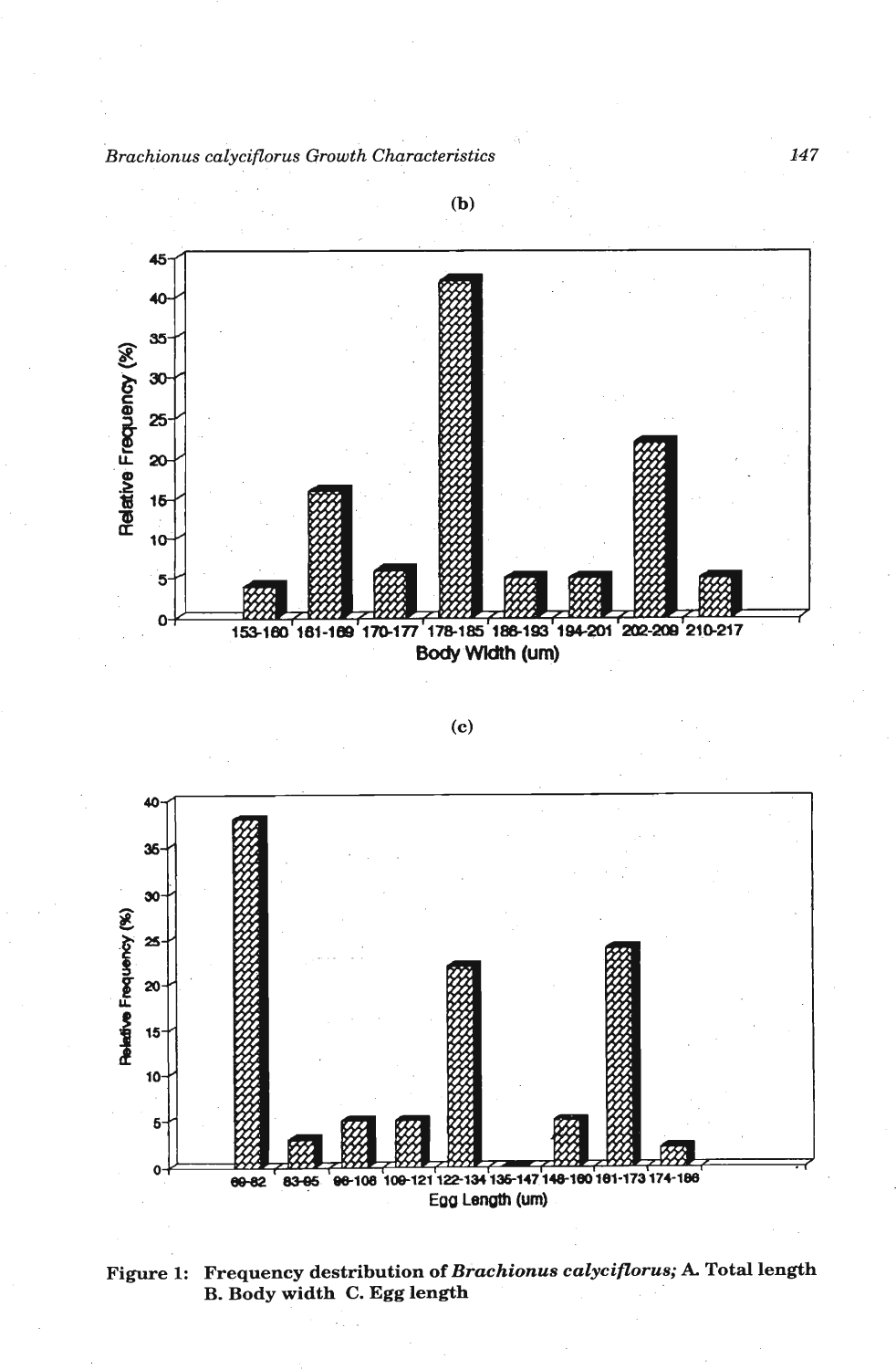148 *D.C. Hettiarachchi, M. Hettiarachchi & C.H. Cheong* 





**Figure 2: Population characteristic curves for** *Brachionus calyciflorus***; effect of pH. A.** - **Density B.** - **Growth rate** *(G)*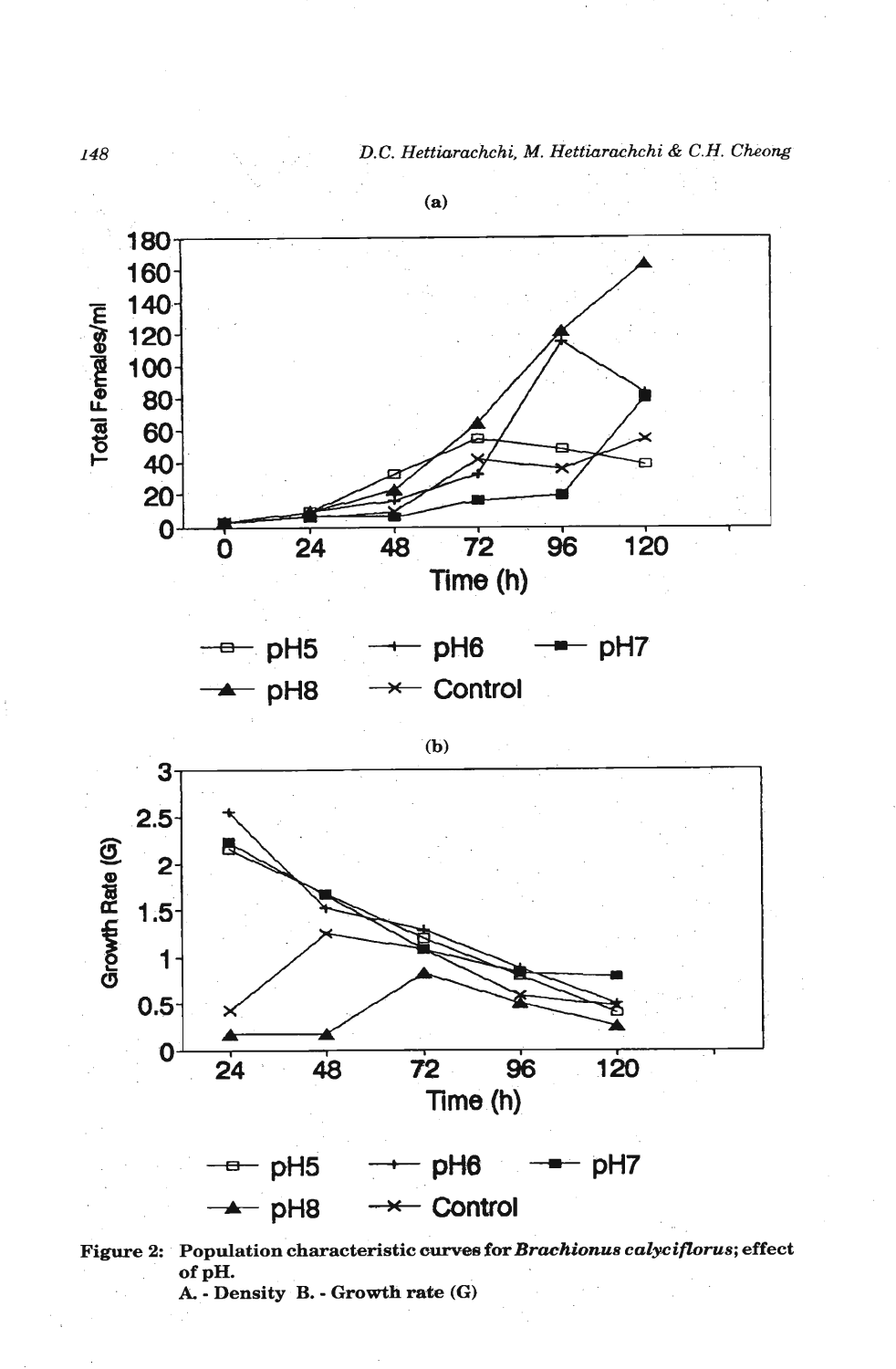

**Figure 3:** *Brachionus calyciflorus.* **Rate of mictic female appearance (percent of Q Q and D 9 in total females) at different pH levels.** 

#### **DISCUSSION**

The population of B. calyciflorus in the present study consisted of **3** size groups, each producing one type of eggs. Kannan and Govindasamy<sup>7</sup> found that the  $B$ . calyciflorus from Portonova, India measured a maximum length of 210 - 280 um and width of 135 - 145  $\mu$ m. These authors did not indicate the presence of different size groups in the population. Chengalath  $et~al.^{8}$  recorded an exceptionally large form of B. calyciflorus, measuring a total length of **490 pm** and width of **420** pm in some specimens they collected from freshwater reservoirs of **Sri** Lanka. The size range of the rotifers in the present study-falls between the ranges given by these workers. Fukusho<sup>3</sup> in his review-stated that the size of  $B$ . plicatilis depends on the season; the size of this species during the cold season is about **1.3** times that of the size of rotifers during summer. Hagiwara et  $al.^2$  cited the existence of genetically different, large and small size B. plicatilis. In the present study, the rotifers of a mean length of 239.56  $\pm$  8.85  $\mu$ m were mectic, male producing females ( $\sigma$ <sup>2</sup>) and the rotifers of mean length of 304.80  $\pm$  1.68  $\mu$ m were mictic, resting egg producing females  $(D \varphi)$  and rotifers with mean length of 276.44  $\pm$ 14.99  $\mu$ m were amictic females (99). These female symbols have been defined previously<sup>2,9</sup> for B. plicatilis. In contrast to the observations made by Fukusho<sup>3</sup> on B. plicatilis, there was an apparent difference in the appearance of  $\sigma$  Q and **Q** 9 females of B. calyciflorus in the present study.

Tsukajima et  $al$ ,  $\alpha$  observed a reduction in hatching time of amictic eggs of B. plicatilis with rise in temperature. In the present study, hatching time of amictic eggs of B. calyciflorus was less than that observed at **30°C** for B. plicatilis by Tsukajima et al.<sup>10</sup> It is known that the hatching time of resting eggs of *B*.

149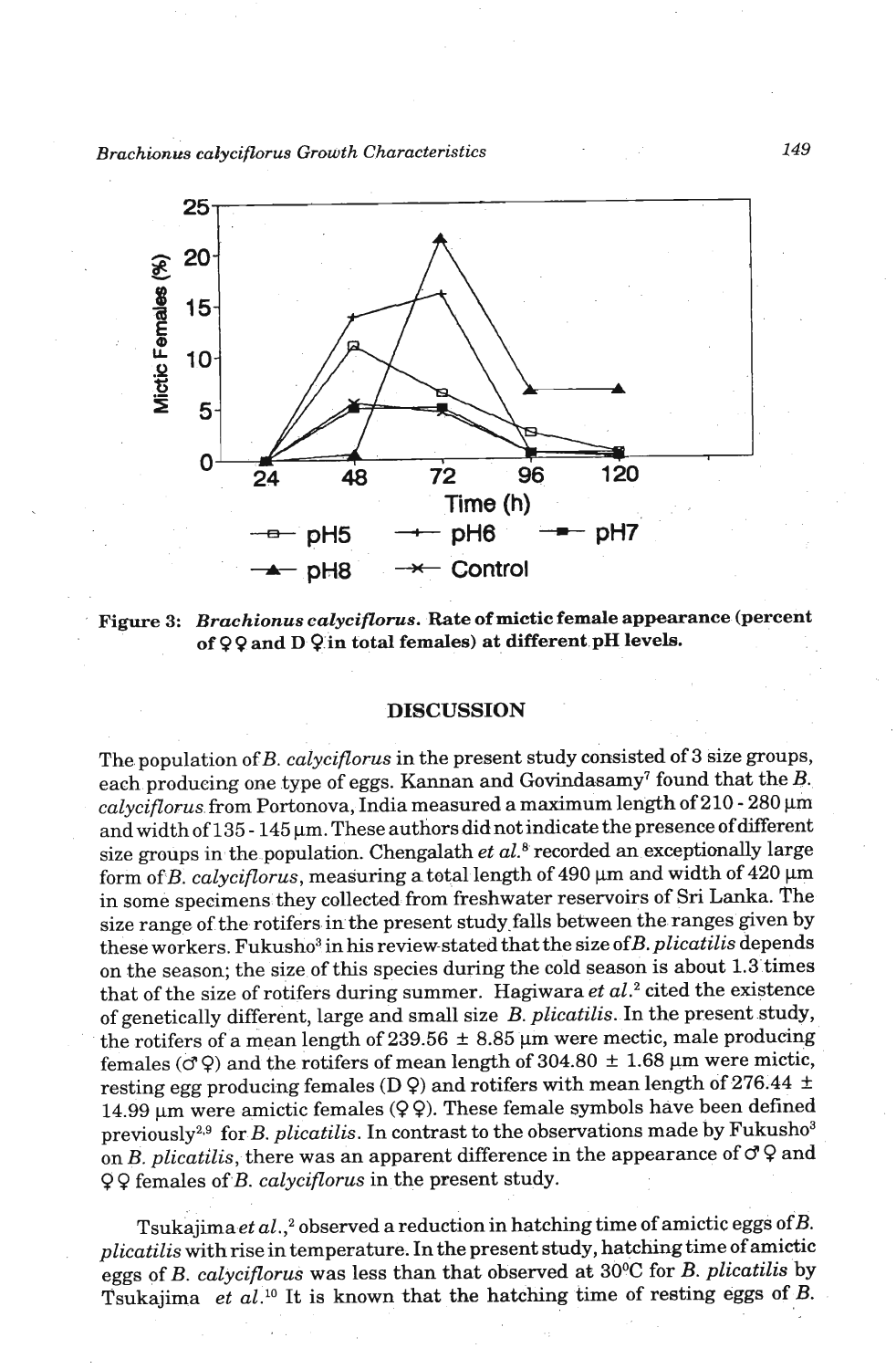## *150 D. C. Hettiarachchi, M. Hettiarachchi* & *C.H. Cheong*

*plicatilis* is *24* - 72 h, depending on age of cysts, temperature and water condition. The hatching time ofresting eggs in the present study increased slightly with the storage time while percentage hatching decreased. However, Fukusho<sup>3</sup> stated that resting eggs ofB. *plicatilis* could be preserved for more than 8 years without loss of hatchability.

The mictic female appearance is an important indicator of reproductivity of B. *plicatilis2* and this in turn accelerates the formation of resting eggs with subsequent reduction in the rotifer population growth because dormant embryos are produced which are temporarily dropped out of the population.<sup>11</sup> Extreme pH values in the present study had a significant effect on the mictic female appearance though there was no significant growth and density differences at the pH levels tested. The lowest mictic female appearance was at pH 7.0 indicating the parthenogenesis is at its highest at this pH (Fig. 3). This could probably be explained by the fact that the modified pH would trigger the population to shift to sexual reproduction. Snell<sup>12</sup> compared the population growth rate of B. *plicatilis* with sexual reproduction rate and concluded that parthenogenesis and sexual reproduction are affected differently by extreme environmental conditions. Hagiwara *et al.*<sup>2</sup> stated that an increase in mictic females could suppress the population growth rate ofB. *plicatilis.* The optimum pH range observed in the present study (5.0 - 8.0)is partly in agreement with the observations of Hoff and Snell.' They reported an optimum pH range for B. *calyciflorus* at 25°C as 6.0 - 8.0 with upper and lower limits of 9.5 and 4.5 respectively. With the lowest mictic female rate at pH 7.0, the maximum population density achieved in the present study was far less than the densities obtained by Schluter and Groenweg13 when they cultured B. *ruben,* another freshwater rotifer species, in algal production ponds to treat piggery waste.

From the present study it is concluded that the population of B. *calyciflorus*  consists of 3 size groups, each producing a particular type of eggs. The optimum pH range for growth was 5.0 - 8.0. When the pH deviates from the neutral, the population shifts to sexual reproduction as a response to the' change in the environment. This shift could easily be detected by the increased ratio of mictic females to amictic females.

### Acknowledgements

We thank Dr. W. Koste of Quakenbruck, Germany for **confirmingidentifications**  and Professor H.H. Costa, University of Kelaniya for reviewing the manuscript.

## References

- 1. Hoff H.F. & Snell T. W. (1989). *Planktom culture manual.* Florida Aquaculture Farms, Florida.
- 2. Hagiwara **A.,** Lee C.S., Miyamoto G. & Hino A. (1989). Resting egg formation and hatching of the S-type rotifer *Brachionusplicatilis* at varying salinities. *Marine Biology* 103: 327 - 332.